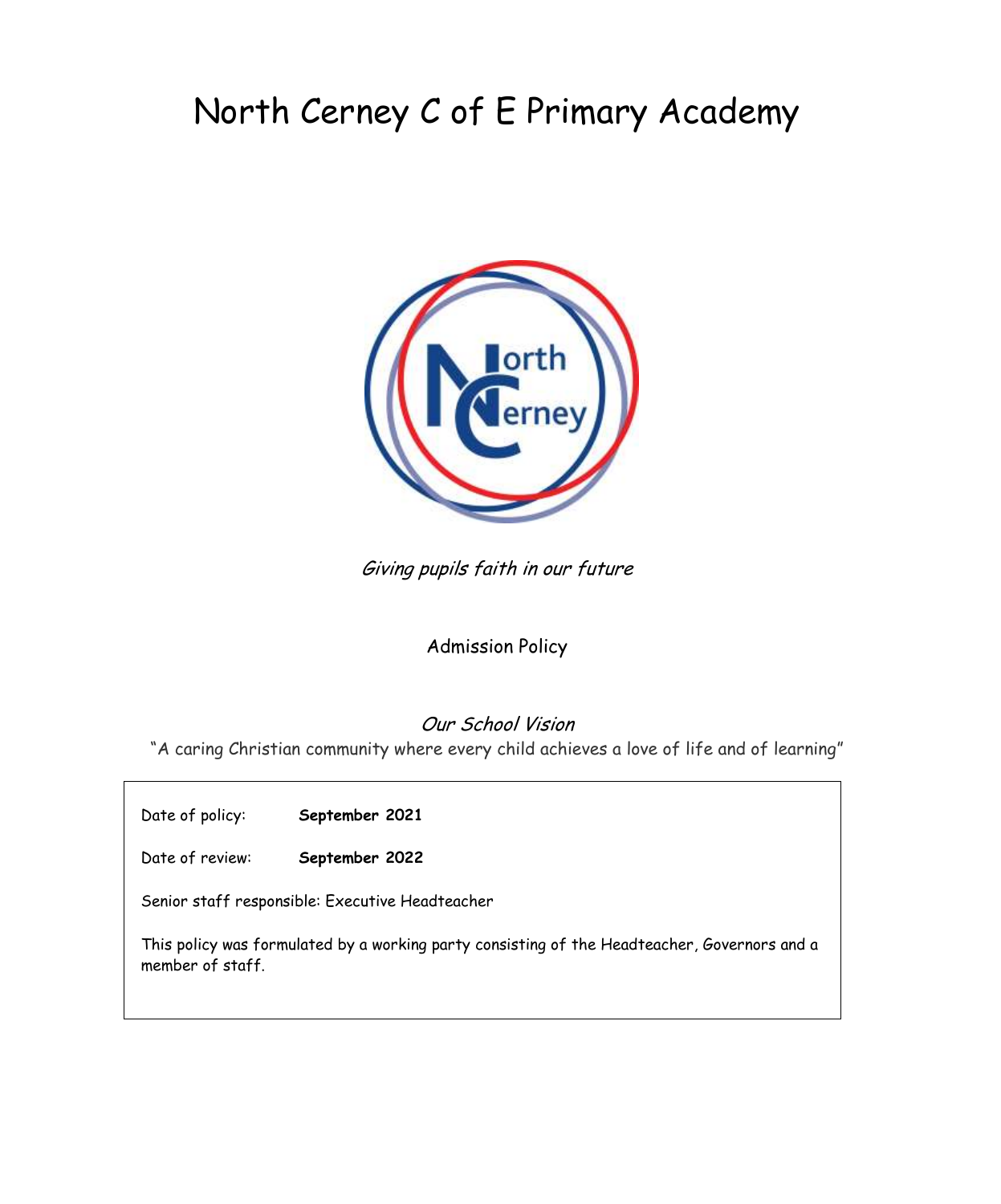## **NORTH CERNEY C OF E PRIMARY ACADEMY**

#### **SCHOOL'S ADMISSIONS POLICY**

#### **1. Admission Number**

Each school has a set Published Admission Number. This is the number it is obliged to admit into each year group. This number is based upon a capacity assessment, which takes into account the area of teaching and non-teaching space available, ensuring that health and safety is not compromised, nor the quality of teaching and learning in the school adversely affected.

North Cerney Primary Academy admission number Reception year is 10. North Cerney Primary Academy can admit up to 70 students on roll.

## **2. Education, Health and Care Plan (EHCP)**

Children who have a Education, Health and Care (EHCP) Plan are placed in schools through the arrangements set out in the SEN Code of Practice and not through any admission criteria. Governing bodies are required by Section 324 of the Education Act 1996 to admit a child with an Education, Health and Care plan that names the school, even if the school is full. Parents of children with EHCP's should contact their child's casework officer for any further information.

## **3. Looked After Children/Previously Looked After Children Definition**

A 'looked after child' (1) or a child who was previously looked after but immediately after being looked after became subject to an adoption( 2 ) child arrangements order (residency order)  $(3)$  or special quardianship order  $(4)$ including those who appear to the admission authority to have been in state care outside of England and ceased to be in state care as a result of being adopted  $_{(\mathit{5})}$ .

- *(1)* <sup>A</sup>'looked after child' is a child who is (a) in the care of a local authority, or (b) being provided with accommodation by a local authority in the exercise of their social services functions (see the definition in Section 22(1) of the Children Act 1989) at the time of making an application to a school. In Gloucestershire, such children are referred to as Children in Care.
- *(2)* This includes children who were adopted under the Adoption Act 1976 (see section 12 adoption orders) and children who were adopted under the Adoption and Children's Act 2002 (see section 46 adoption orders).
- *(3)* Under the provisions of s.12 of the Children and Families Act 2014.
- *(4)* See Section 14A of the Children Act 1989 which defines a 'special guardianship order' as an order appointing one or more individuals to be a child's special guardian (or special guardians).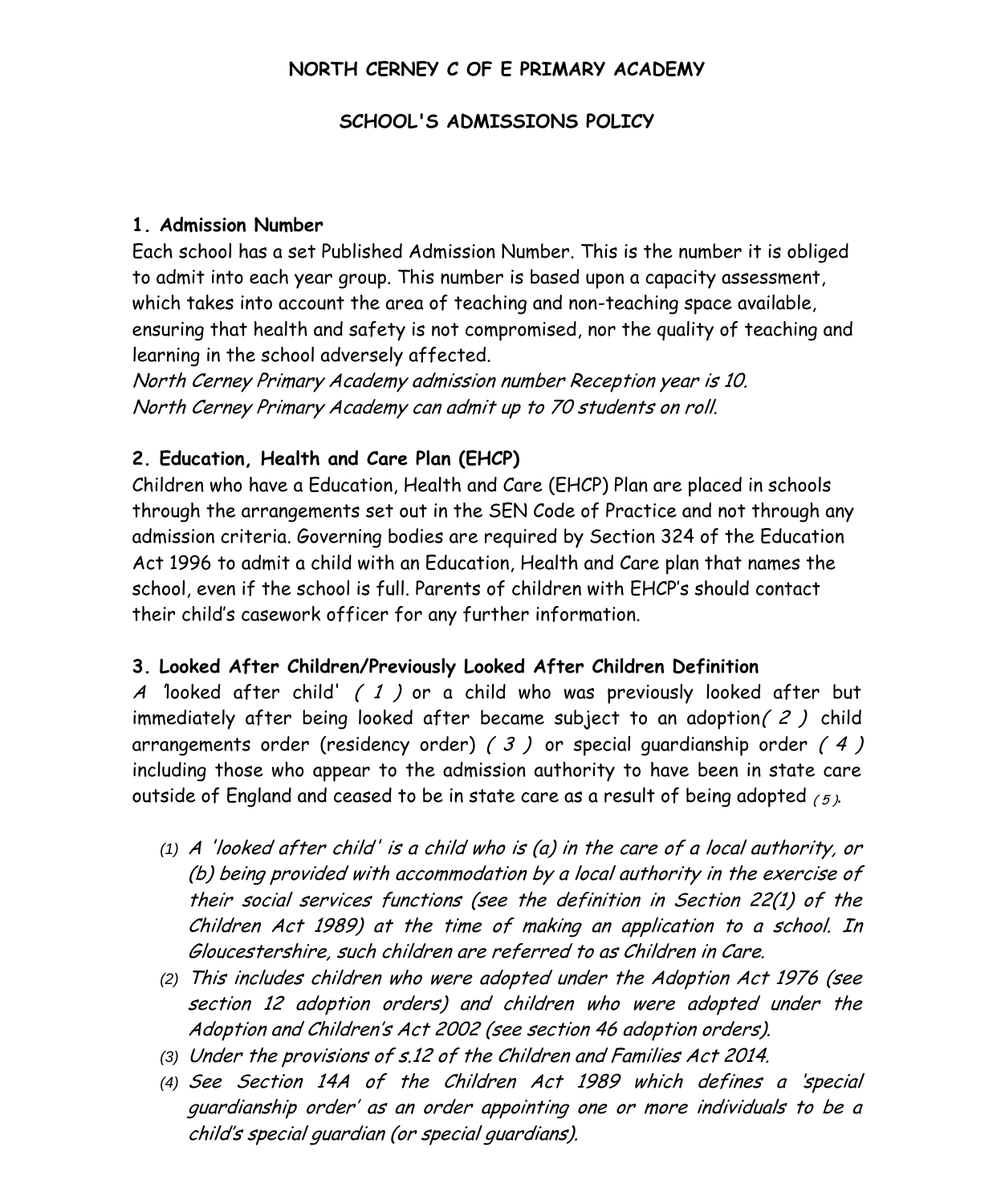*(5)* A child is regarded as having been in state care outside of England if they were in the care of or were accommodated by a public authority, a religious organisation, or any other provider of care whose sole or main purpose is to benefit society.

## **4. Sibling Definition**

The admission criteria for North Cerney C of E Primary Academy offers a higher priority for children with siblings who will be attending the school when the applicant child is admitted. For this purpose, sibling refers to brother or sister, half brother or sister, adopted brother or sister, step brother or sister, or the child of the parent/carer's partner as well as children who are brought together as a family by a same sex civil partnership. In every case, the child must be living in the same family unit at the same address, at the time of application.

## **5. Twins and Children from Multiple Births**

Applications for twins and children from multiple births will be considered as individual applications. However, the Academy acknowledges the difficulties for families if children cannot attend the same school, for example if one child can be offered a place but not the other and therefore will aim to accommodate both/all children at one school where there is capacity to do so. This includes overriding the Key Stage 1 restrictions which limit Reception, Year One and Year Two classes to a maximum of 30 children per teacher, if the one child from twins/multiple births can be offered a place when the other(s) cannot.

## **6. Children of UK Service Personnel or other Crown Servants**

North Cerney Primary Academy will act in accordance with the Local Authority's Fair Access Protocol which has been devised to ensure that all admission authorities in Gloucestershire comply with the requirements of the School Admission Code to ensure that their procedures or criteria do not disadvantage children who arrive in the area outside the normal admissions round and that the particular challenges for children of UK service personnel and other Crown Servants are minimised.

## **7. Normal Admission Round**

The term 'normal admissions round' refers to all applications for admission to the main year of entry of the school i.e. Reception for Infant and Primary Schools, Year 3 for Junior Schools and Year 7 for Secondary Schools. Applications made during the normal admissions round will be made in advance of the academic year in which the child is due to start at the new school. Children are entitled to a full-time place, however, may attend part-time until later in the school year but not beyond the point at which they reach compulsory school age.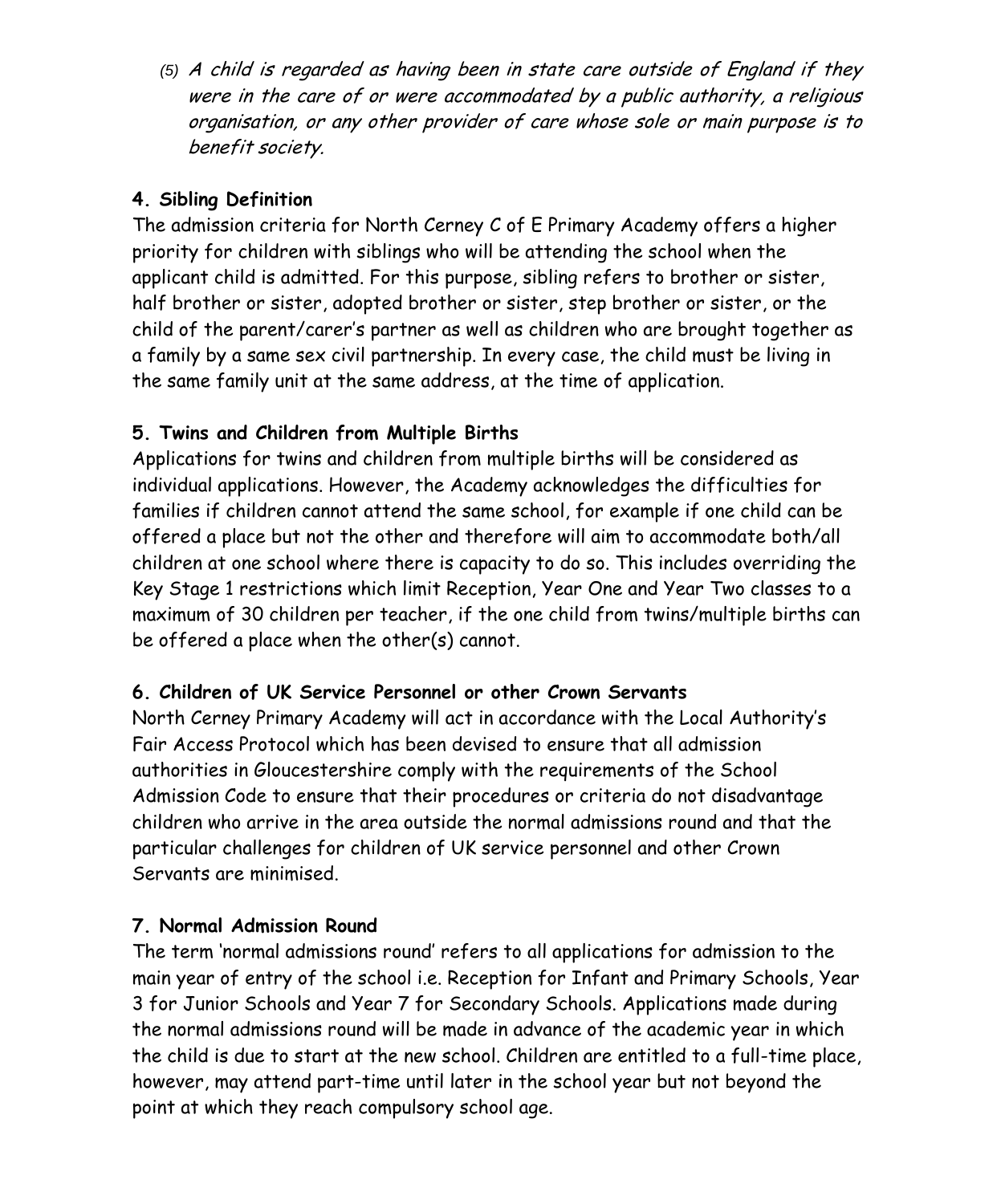# **8. Admission of Children below Compulsory School Age**

Children are entitled to a full-time place in the September following their fourth birthday and this will be the offer made by the Local Authority. However, where parents wish, children may attend part-time, or defer the date that they are admitted into the Academy to later in the school year, until they reach compulsory school age.

# **9. Admission of Summer Born Children for Reception Entry**

The Academy acknowledges the updated advice from the Department of Education that, parents/carers of "summer born" children (born between 1 April and 3August) may request to start the Reception Class of a school a whole academic year later. Parents can only apply for a Reception place at a school once and must apply for a place during the standard application process timeline for their chronological year group, stating their reasons for requesting deferred entry to the following year. This can be done by contacting the Access to Learning Team directly. The Local Authority will make a decision on behalf of all Academy in consultation with the Head Teacher.

## **10. In-Year Admissions**

The Local Authority is not responsible for offering places to children on behalf of all schools, but the Local Authority does maintain the statutory duty of being responsible and aware of all pupils and vacancies within schools/academies within Gloucestershire. To apply for a place at North Cerney C of E Primary Academy, parents should therefore contact our Academy in the first instance. The Academy will consider the application within 5 school days and will send the parent an offer or refusal letter, detailing the parent's right of appeal. The Academy will also advise the Local Authority of all pupils who have been refused a place the Academy to ensure waiting lists are maintained centrally.

# **11. Oversubscription Criteria**

The 2021 School Admissions Code (the Code) requires children who appear (to the admission authority) to have been in state care outside of England and ceased to be in state care as a result of being adopted to be given equal first priority in admission arrangements, alongside looked after children (LAC) and children who were previously looked after by English local authorities (PLAC). This advice refers to these children as internationally adopted previously looked after children – "**IAPLAC"**.

The draft Code and associated regulations were laid before Parliament on 13 May 2021. The Code is laid in Parliament for a 40-day period during which both the House of Commons and the House of Lords have the opportunity to review the Code and any Member can pass a motion to not approve it. This 40-day period is expected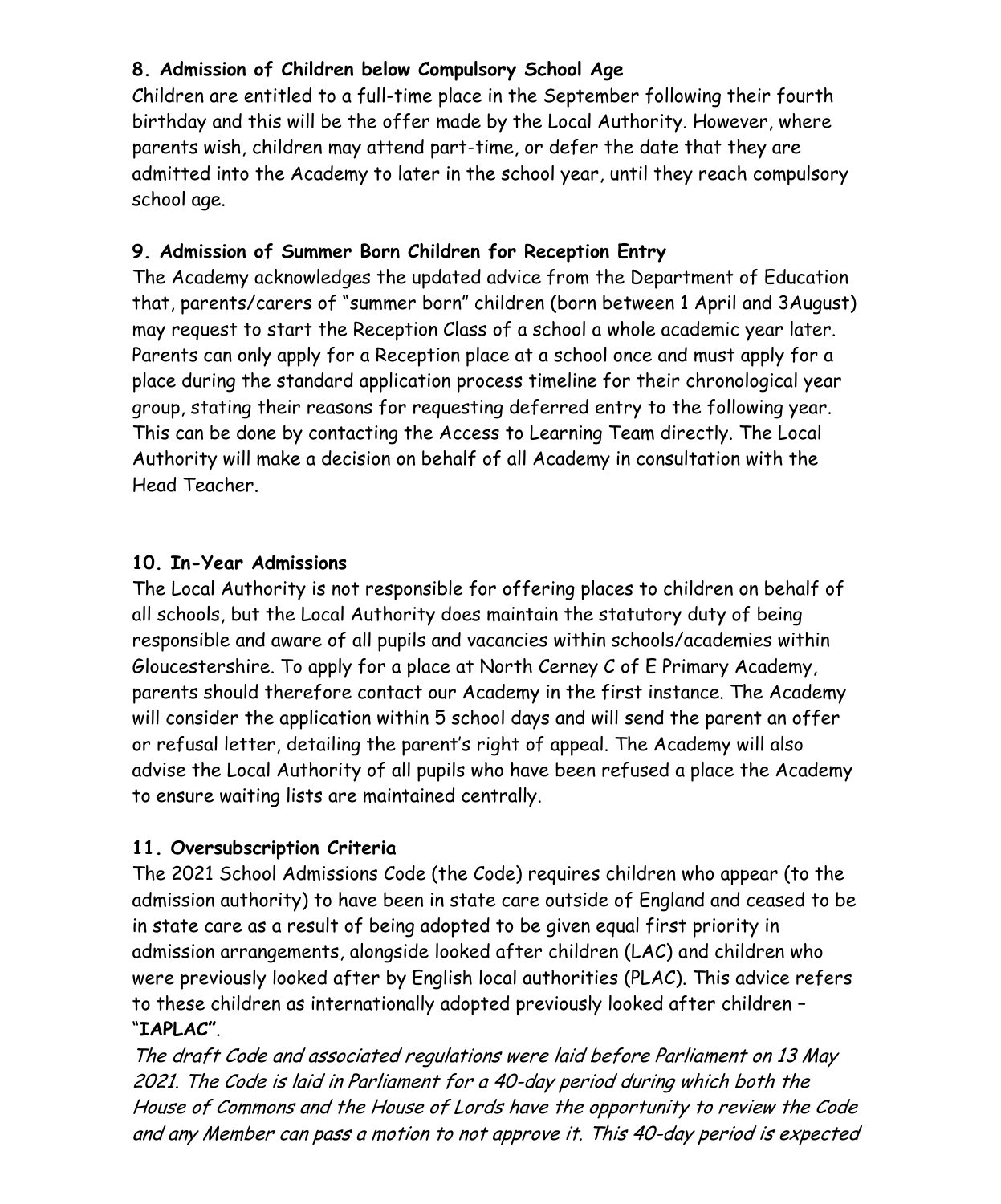to expire on 1 July, and provided there is no such motion, the new Code will come into force on 1 September 2021.

Where an Academy becomes oversubscribed (i.e. there are more applications than places available) initial offers will be made in accordance with their admission criteria. The admission criteria for our Academy appears on the following page.

## **12. Late Applications (Normal Admissions Round only)**

Where an application for a school place has been received 'late' i.e. after the relevant closing date for that round of allocations, the application will only be considered once children from all on-time applications have been allocated a school place, unless there are exceptional circumstances as agreed by the Senior Manager (Co-ordinated Admissions).

#### **13. Children's home address**

Only one home address can be used for admission purposes. This is where the pupil resides, and we may ask for additional proof of this address. Where a child lives with both parents on a 50/50 (equal) basis, both parents must agree which of their addresses to use and confirm this before any closing dates. This must be either parental home. Additional proof of address may be requested before we can confirm that we are able to use an address for allocation purposes. The method in which the distance is measured from home to school can be found in the admission criteria.

## **14. Fair Access Protocols**

Gloucestershire County Council has protocols in place to ensure that access to education is secured quickly for children who do not have a school place and that schools have an equitable spread of vulnerable children or those who are hard to place. All schools in Gloucestershire, including the Community and Voluntary Controlled Schools encompassed by these admission arrangements, have signed up to the fair access protocols and should a vulnerable child within these Protocols require a place at the school, they will take precedence over any child on the waiting list. All Fair Access Protocols are highlighted within the Gloucestershire Coordinated Schemes for Reception/Junior/Secondary and In Year Admissions. Full details of all of these protocols can be found at

[https://www.gloucestershire.gov.uk/education-and-learning/school-admissions](https://www.gloucestershire.gov.uk/education-and-learning/school-admissions-scheme-criteria-and-protocol/school-admission-protocols/)[scheme-criteria-and-protocol/school-admission-protocols/](https://www.gloucestershire.gov.uk/education-and-learning/school-admissions-scheme-criteria-and-protocol/school-admission-protocols/)

## **15. Waiting Lists**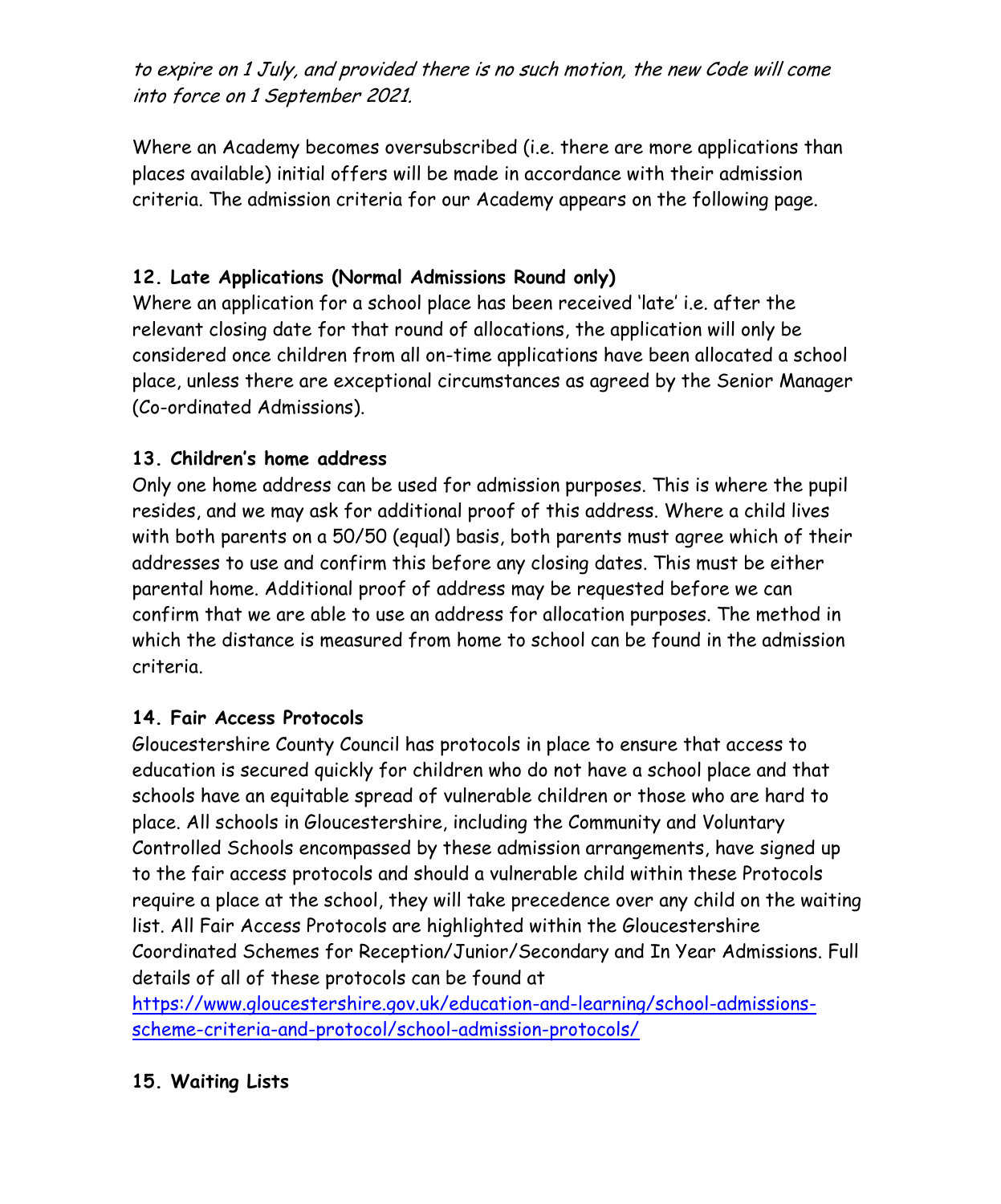Where any school is oversubscribed during the normal admission round for entry to the school (i.e. where all children requesting a place at a particular school have not been allocated one) the waiting list will be held until the end of the academic year. All waiting lists will be prioritised according to the school's oversubscription criteria, regardless of the date the application was made, and should any places become available at the school they will be offered to the child at the top of the waiting list.

## **16. Appeals**

Where an application for a place is unsuccessful, parents will have the legal right to appeal. Notification of the appeal process will be included within the parent's refusal letter.

The School Admissions Appeals Code requires normal admission round appeals to be heard within the following timescales:

For applications made in the normal admissions round, appeals must be heard within 40 school days of the deadline for lodging appeals

For late applications, appeals should be heard within 40 school days from the deadline for lodging appeals, or within 30 school days of the appeal being lodged.

For in year applications, appeals must be heard within 30 school days of the appeal being lodged.

Requests for appeals relating to the main entry year of the school for September 2021 (i.e. Reception for Infant and Primary, Year 3 for Junior and Year 7 for Secondary) parents should contact the school for their appeal forms. The results of all appeals must be forwarded to the Council by parents and the schools, as this may affect the availability of places for other applicants. Parents may appeal for more than one school if they wish. Normally only one appeal hearing per year per child for each school is allowed. A second appeal hearing will only be granted if there has been a significant change in circumstances since the first appeal was heard (e.g. a change of address or a change in the schools circumstances).

## **17. Transport**

Some children will be entitled to transport to their school provided by the Local Authority and parents should refer to "School and college Transport" which can be found at [www.gloucestershire.gov.uk/schooltransport.](http://www.gloucestershire.gov.uk/schooltransport)

## **Admissions Criteria for North Cerney Primary Academy**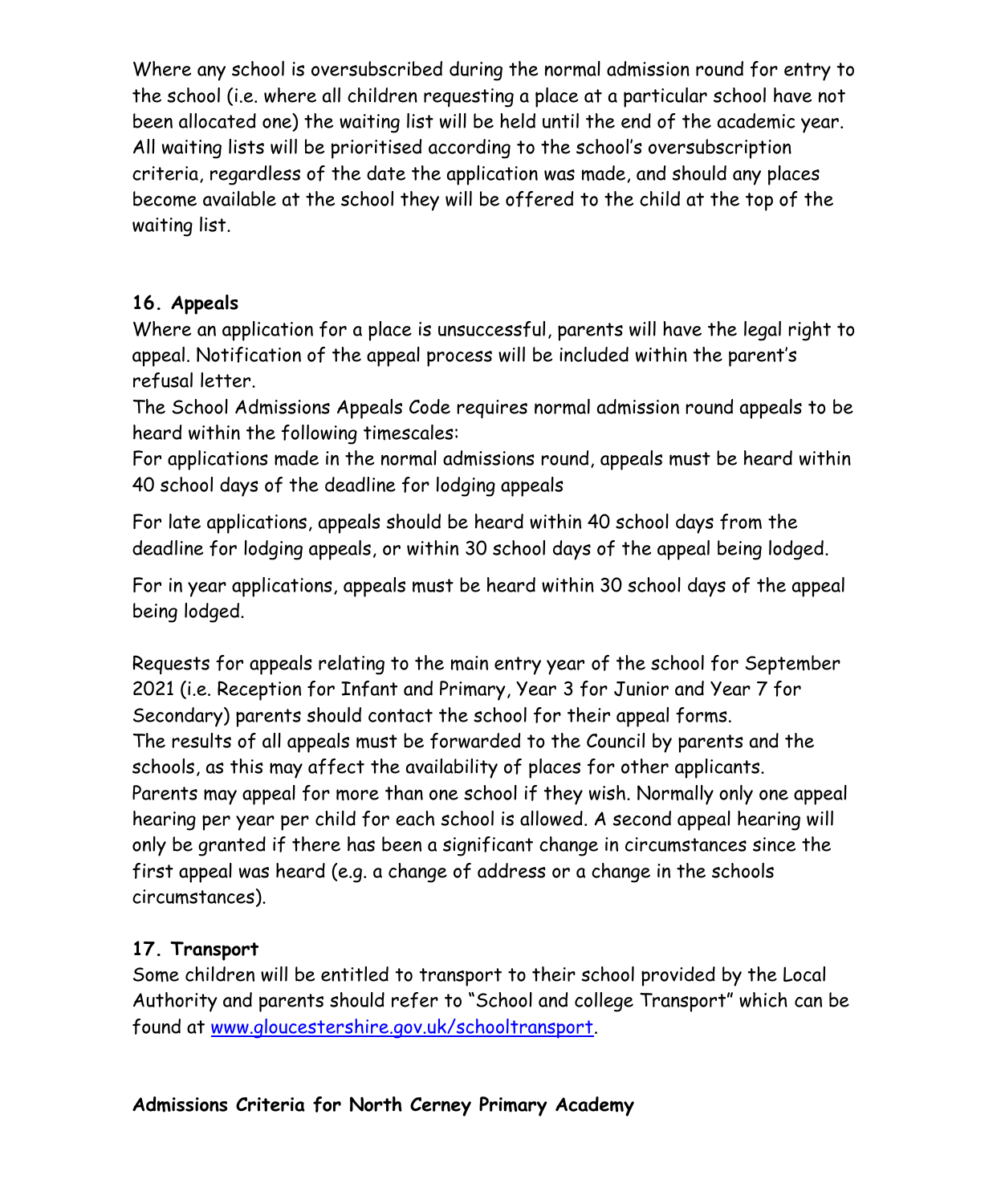North Cerney Primary Academy is part of the Diocese of Gloucester Academies Trust. The Local Authority is responsible for admissions.

For admission to reception, parents must submit their Common Application Form stating their preferred schools to the Access to Learning Team no later than 15 January 2017.

Where applications for admission exceed the number of places available (both in the normal round of admissions and for in-year admissions), the following criteria will be applied, in the order set out below, to decide which children to admit: 1. A 'looked after child' ( 1 ) or a child who was previously looked after but immediately after being looked after became subject to an adoption( 2 ) child arrangements order  $(3)$  or special quardianship order  $(4)$ .

2. Children who will have siblings attending the school at the time the applicant child is admitted.

3. Children with the strongest geographical claim, measured in a straight line from the ordnance survey address point of the child's home address (including flats) to the ordnance survey address point of the school, using the Local Authority's computerised measuring system, with those living closer to the school receiving the higher priority.

Where any particular category at points 1-2 above is oversubscribed, criterion 3 (strongest geographical claim based on straight line distance) will be used to determine which child is offered a place.

In the event of a tie between two or more children when applying criterion 3 (strongest geographical claim based on straight line distance) where there are not enough places available to offer all children a place at the school, a process of random allocation will be followed by the Local Authority. This will be in the form of a manual process which is overseen by an independent member of staff or a governor. Where twins or children from multiple births are part of a random allocation process they will be considered as one applicant.

(1) A 'looked after child' is a child who is (a) in the care of a local authority, or (b) being provided with accommodation by a local authority in the exercise of their social services functions (see the definition in Section 22(1) of the Children Act 1989) at the time of making an application to a school. In Gloucestershire, such children are referred to as Children in Care.

(2) This includes children who were adopted under the Adoption Act 1976 (see section 12 adoption orders) and children who were adopted under the Adoption and Childrens Act 2002 (see section 46 adoption orders).

(3) Under the provisions of s.12 of the Children and Families Act 2014, which amend section 8 of the Children Act 1989, residence orders have now been replaced by child arrangements orders.

(4) See Section 14A of the Children Act 1989 which defines a 'special guardianship order' as an order appointing one or more individuals to be a child's special guardian (or special guardians).